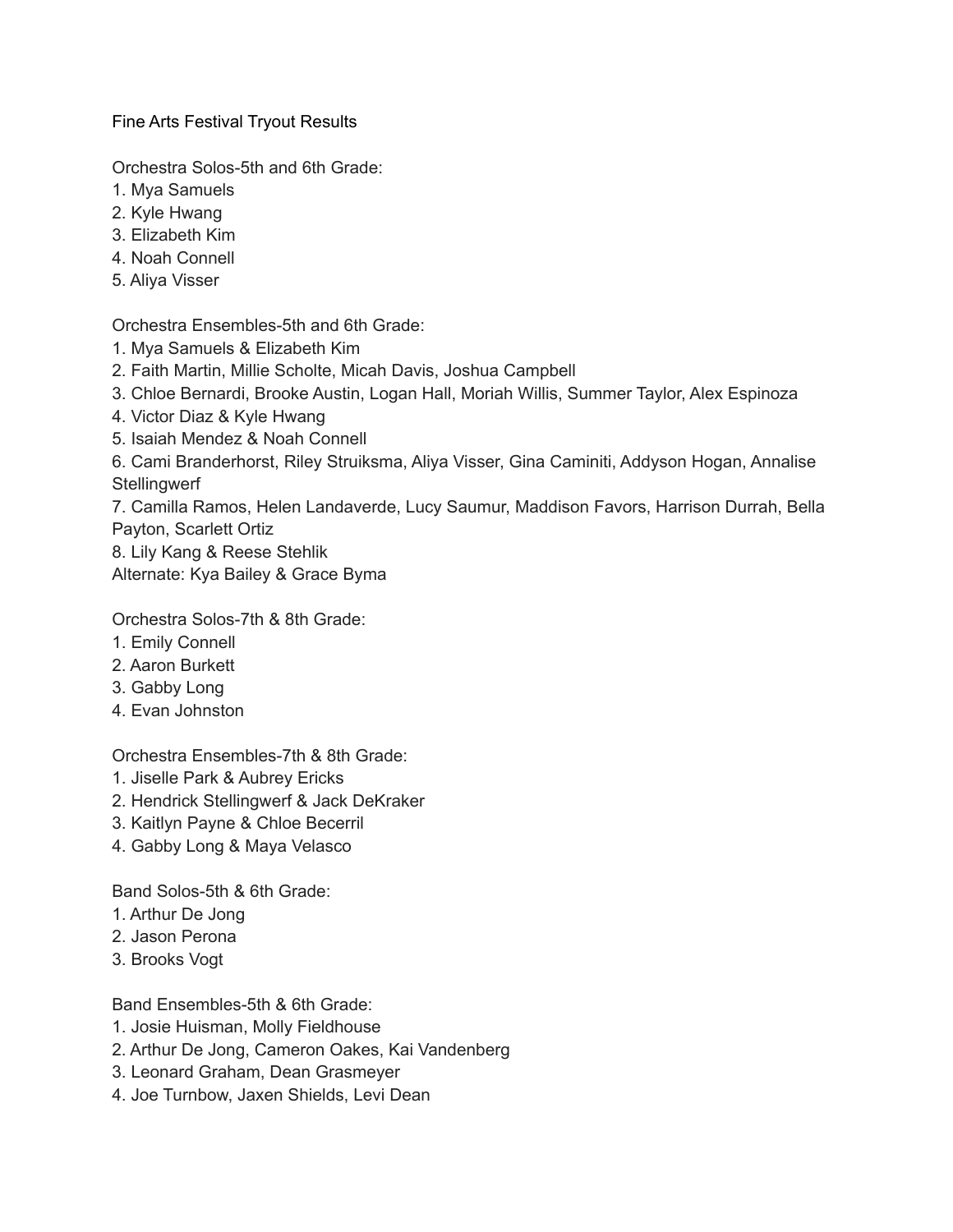- 5. Rowan Knechtel, Simeon Pak, Zara Germaine
- 6. Asher Ollmann, Ryan Neely
- 7. Josh De Young, Gavin De Bie, Dylan Vander Molen

Band Solos-7th & 8th Grade:

- 1. Camille Ruiz
- 2. Caleb Haendiges
- 3. Michael James, Jr.
- 4. Jackson Halter-Calderella
- 5. Chloe Kooi
- 6. John Visser
- 7. Byron Louis, II

Band Ensembles-7th & 8th Grade:

- 1. Rebecca Turnbow, Grace Ollmann, Ella Scholte
- 2. Camille Ruiz, Caroline Adams
- 3. Kailyn Haisen, Noelle Ball, Keaton Lee
- 4. Kyle DeBruijn, Lucian McCorkendale, Luke Gisler, Tyson McNeese
- 5. Blake Butler, Jackson Willoughby, John Visser
- 6. Jason Lopez, Nathan Rhodes

Piano Solos - 5th & 6th

- 1. Riley Struiksma
- 2. Mia Streelman
- 3. Jiansh Maker
- 4. Brooklyn Abrahams
- 5. Joseph Turnbow

Alternate: Annalise Stellingwerf

Alternate: Cami Branderhorst

Piano Solos - 7th & 8th

- 1. Abby Evenhouse
- 2. Chloe Kooi
- 3. Kaylie Prins
- 4. Hendrick Stellingwerf
- 5. Kaitlyn Bomgaars

Alternate: Keaton Lee

Alternate: Grace Verhoef

Vocal Solos - 5th & 6th

- 1. Camila Ramos
- 2. Moriah Willis